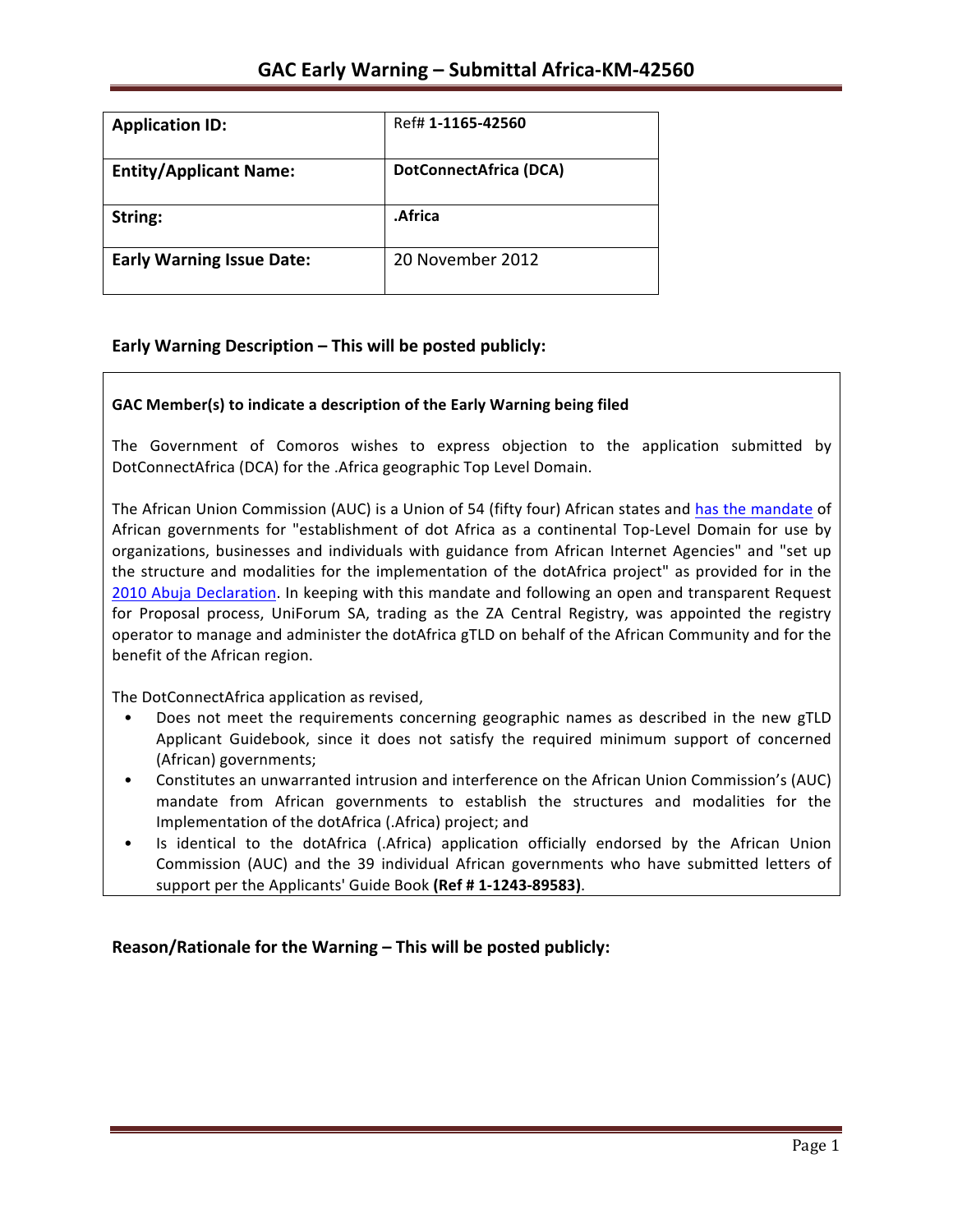### GAC Member(s) to indicate the reason and rationale for the Early Warning being filed.

The African Union (AU) and several African countries have supported and endorsed the application by UniForum (Ref # 1-1243-89583), which was selected through a transparent process conducted by the African Union Commission, as directed by the AU CITMC (Communications and Information Technology Ministerial Conference). The African Union has taken steps to ensure that Uniforum will operate .Africa for the public good of the people of Africa, and will put in place sufficient checks and balances for the protection of interests and rights of African governments and the pan-African community.

The Government of Comoros therefore hereby records its objection to the DotConnectAfrica application which is competing with the UniForum application that has the support and endorsement of the African Union and an overwhelming number of African governments.

### 1. **DCA's Application lacks the requisite Government Support**

- Paragraph 2.2.1.4.2 of the Applicants' Guidebook prescribes that certain applied-for-strings may qualify as "Geographic Names" and must therefore be accompanied by documentation of support or non-objection from the relevant governments or public authorities. In particular, the guidebook requires at least 60% of the relevant national governments in a region to provide documentation in support of new applications for geographic strings and there must be no more than one written statement of objection.
- Africa is a clearly designated geographic region as defined in the UNESCO "Composition of macro geographical (continental) regions, geographical sub-regions, and selected economic and other groupings" list. In this regard the designation of the official AUC endorsed dotAfrica (.Africa) TLD string application as a geographic name is therefore technically and procedurally correct. The "geographic evaluation process" that this application is subject to, provides sufficient checks and balances for the protection of interests and rights of African governments and the pan-African community.
- The issue as to whether DCA's application for the .dotAfrica string (1-1165-42560) will constitute a geographic name as outlined in the Applicant's Guidebook is uncertain, notwithstanding the fact that the applicant itself has designated the application as a "geographic name".
- According to the Applicant's Guidebook (section 2-18) "Strings that *include but do not match a* Geographic Name will not be considered geographic names as defined in section 2.2.1.4.2 and *therefore will not require documentation of government support in the evaluation process"*, which used to be the case of DCA's application before being amended. Now, after amendment, it is identical to the AUC-endorsed application and must be regarded as a geographic name for purposes of evaluation. Consequently, it must be subject to the criteria and rules applicable to the evaluation of geographic names, including government support.
- In contrast to the DCA application, the AUC's officially endorsed dotAfrica (.Africa) geographic application (1-1243-89583) has the support of over 39 (thirty nine) individual national governments in Africa, which exceeds the minimum governmental support prescribed by ICANN for new geographic strings.

### **2. Unwarranted Interference and Intrusion**

DCA's application constitutes an unwarranted intrusion and interference with the mandate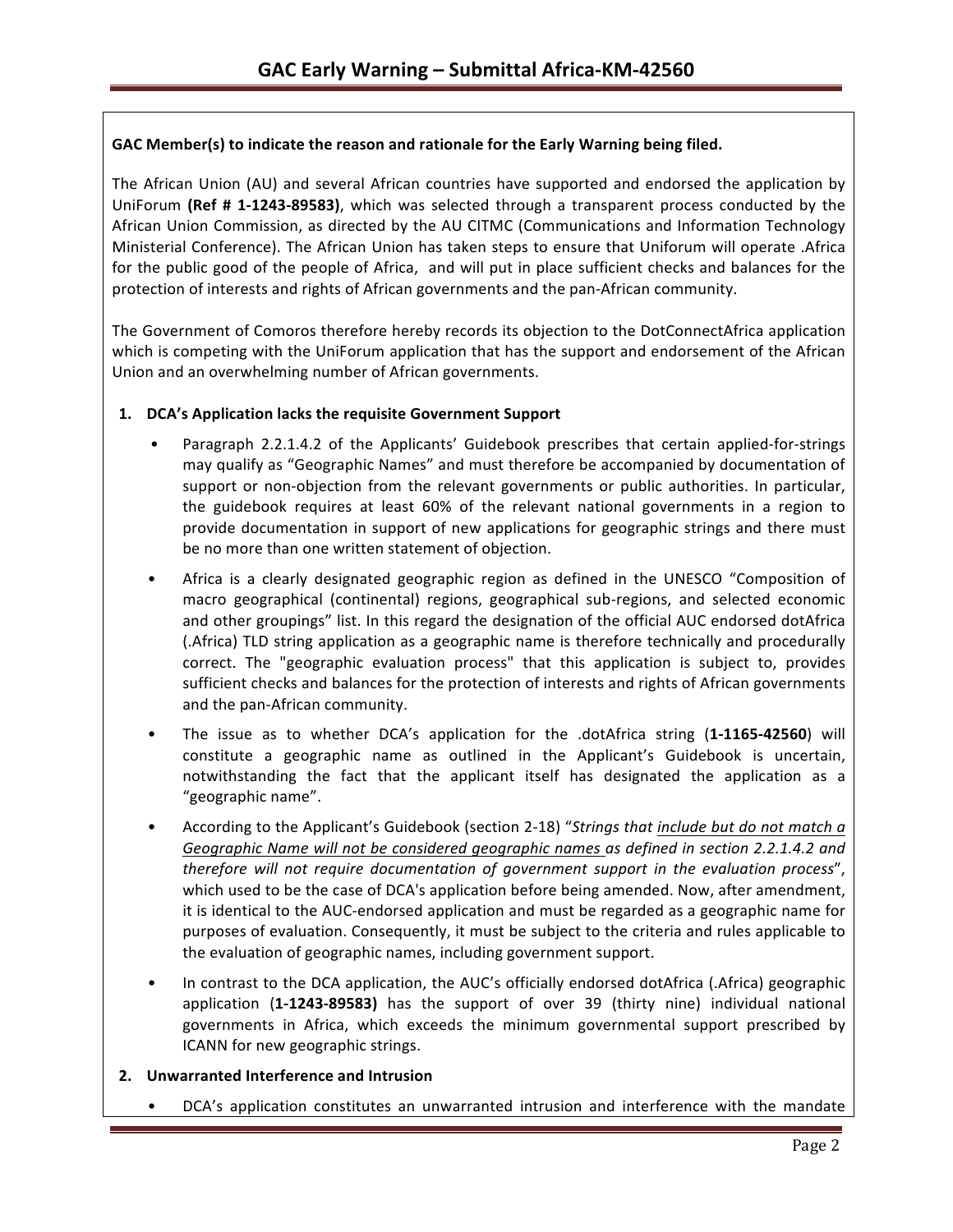given to the AUC by African Head of States and African Ministers responsible for Communication and Information Technologies. In this regard the AUC has been mandated to establish dotAfrica (.Africa) as a continental Top-Level Domain for use by organisations, businesses and individuals with guidance from African Internet Agencies; and in doing so to set up the structures and modalities for the implementation of the dotAfrica (.Africa) project. DCA's persistent interference in this process is likely to have substantive political, economic and social repercussions in Africa.

### **3. Confusing Similarity**

- DCA's applied for string (.Africa) is identical to the dotAfrica (.Africa) geographic application as officially endorsed by the AUC. Should DCA's application be allowed to proceed, it is likely to deceive and/or confuse the public into believing that the AUC is associated with, or endorses their application, which is clearly not the case.
- In particular, it is contended that the amended DCA's . Africa application does not sufficiently differentiate itself from the AUC's endorsed dotAfrica (.Africa) geographic application and will therefore confuse and deceive the public.

## **Possible Remediation steps for Applicant – This will be posted publicly:**

GAC Member(s) to identify possible remediation steps to be taken by the applicant

- The applicant should withdraw the application based on the information provided above.
- The applicant should engage in a discussion with the AUC to agree on how the applicant's experience in the Internet field can be utilized to further benefit the African continent in ways that will not conflict with positions taken by the African Governments.

## **Further Notes from GAC Member(s) (Optional) – This will be posted publicly:**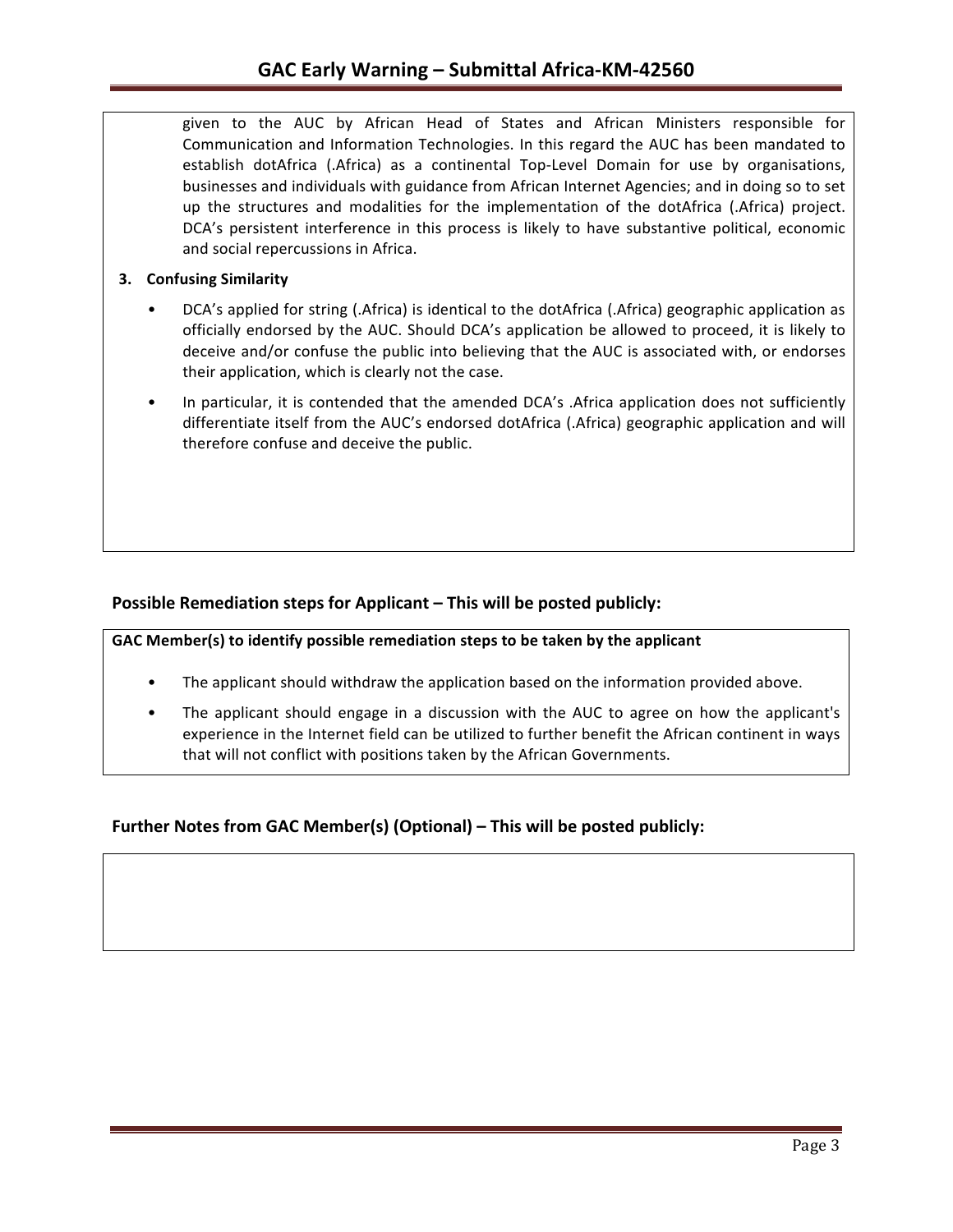# **INFORMATION FOR APPLICANTS**

# **About GAC Early Warning**

The GAC Early Warning is a notice only. It is not a formal objection, nor does it directly lead to a process that can result in rejection of the application. However, a GAC Early Warning should be taken seriously as it raises the likelihood that the application could be the subject of GAC Advice on New gTLDs or of a formal objection at a later stage in the process. Refer to section 1.1.2.4 of the Applicant Guidebook (http://newgtlds.icann.org/en/applicants/agb) for more information on GAC Early Warning.

# **Instructions if you receive the Early Warning**

**ICANN** strongly encourages you work with relevant parties as soon as possible to address the concerns **voiced in the GAC Early Warning.** 

### **Asking questions about your GAC Early Warning**

If you have questions or need clarification about your GAC Early Warning, please contact gacearlywarning@gac.icann.org. As highlighted above, ICANN strongly encourages you to contact gacearlywarning@gac.icann.org as soon as practicable regarding the issues identified in the Early Warning. 

### **Continuing with your application**

If you choose to continue with the application, then the "Applicant's Response" section below should be completed. In this section, you should notify the GAC of intended actions, including the expected completion date. This completed form should then be sent to gacearlywarning@gac.icann.org. If your remediation steps involve submitting requests for changes to your application, see the change request process at http://newgtlds.icann.org/en/applicants/customer-service/change-requests.

In the absence of a response, ICANN will continue to process the application as submitted.

### **Withdrawing your application**

If you choose to withdraw your application within the 21-day window to be eligible for a refund of 80% of the evaluation fee (USD 148,000), please follow the withdrawal process published at http://newgtlds.icann.org/en/applicants/customer-service/withdrawal-refund. Note that an application can still be withdrawn after the 21-day time period; however, the available refund amount is reduced. See section 1.5 of the Applicant Guidebook.

### For questions please contact: gacearlywarning@gac.icann.org